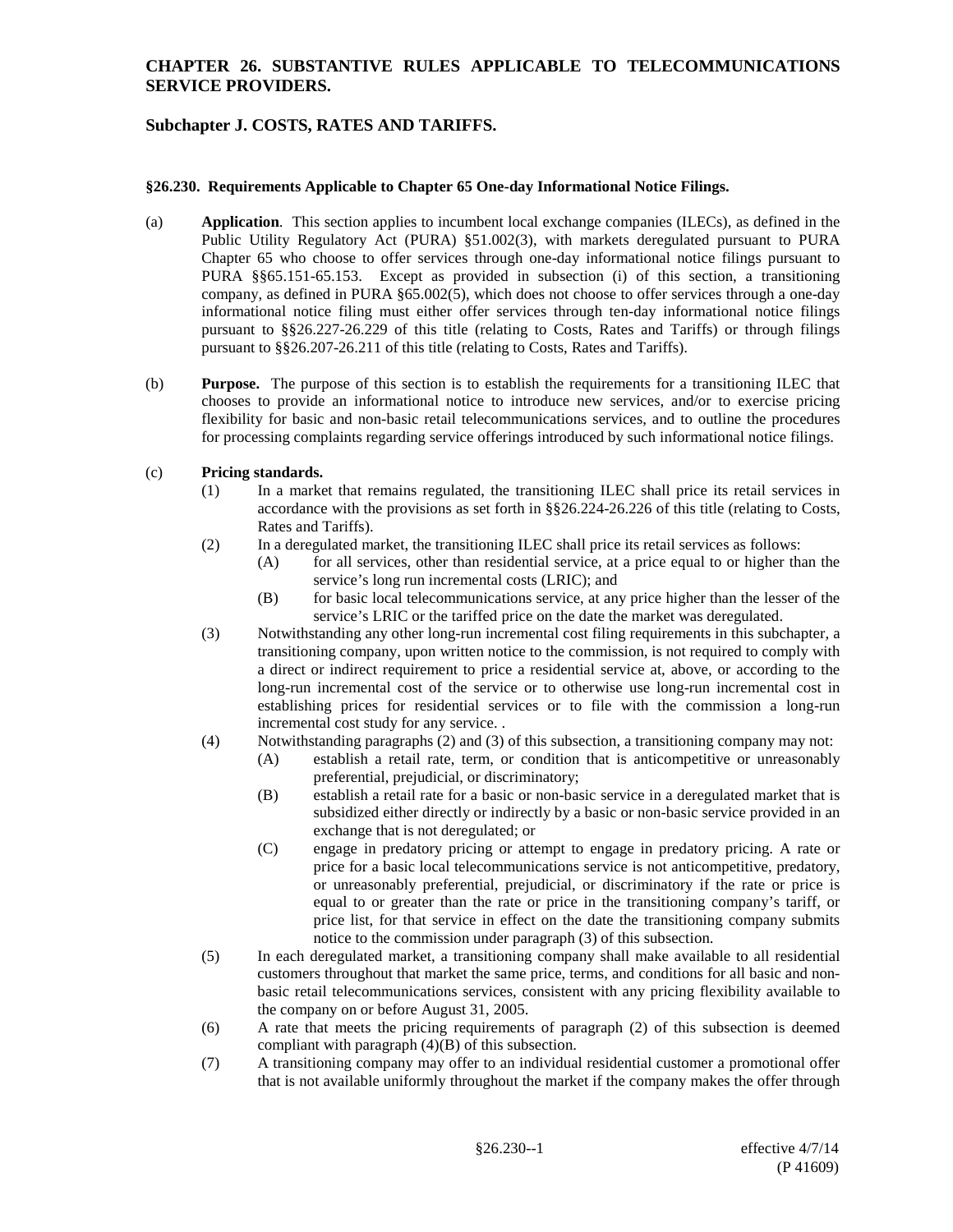### **CHAPTER 26. SUBSTANTIVE RULES APPLICABLE TO TELECOMMUNICATIONS SERVICE PROVIDERS.**

## **Subchapter J. COSTS, RATES AND TARIFFS.**

a medium other than direct mail or mass electronic media and the offer is intended to retain or obtain a customer.

- (d) **Procedures related to the filing of one-day informational notices and associated tariffs.** The provisions of this subsection apply to ILECs choosing to introduce new services and/or exercise pricing and packaging flexibility through one-day informational notice filings.
	- (1) **Notice requirements.**
		- (A) A transitioning ILEC shall provide notice of an impending informational notice filing to the commission, the Office of Public Utility Counsel (OPC), and to any person who holds a certificate of operating authority in the transitioning ILEC's certificated area or areas, or who has an effective interconnection agreement with the transitioning ILEC. Such notice shall inform the recipient of the nature and material terms of the impending filing.
		- (B) Unless an interconnection agreement contract specifies otherwise, an incumbent local exchange carrier shall continue to provide to affected resellers of retail services the same notice of rate changes or withdrawal of detariffed services that it was required to provide prior to detariffing.

### (2) **Filing requirements.**

- (A) **Filing of informational notice and confidential information.** At the time the informational notice is filed in Central Records, a copy of the informational notice shall be delivered to OPC. Copies of confidential information shall be filed in Central Records in accordance with §22.71(d) of this title (relating to Filings of Pleadings, Documents and Other Materials).
- (B) **Format of filing.** An informational notice under this section must include the same elements as set forth in  $\S26.227(c)(2)(D)$  of this title (relating to Procedures Applicable to Nonbasic Services and Pricing Flexibility for Basic and Nonbasic Services for Chapter 58 Electing Companies) and the following:
	- (i) For retail services offered in regulated markets, the transitioning company must demonstrate that the rates, terms, and conditions comply with the requirements of subsection  $(c)(1)$  of this section and affirm that the said rates, terms and conditions comply with requirements in subsection (c)(4) of this section.
	- (ii) For retail services offered in deregulated markets, the transitioning company must demonstrate that the rates, terms, and conditions comply with requirements in subsection  $(c)(2)$ , and  $(4)-(7)$  of this section.
- (C) **Access to confidential information.** Access to confidential information filed with the commission as part of an informational notice filing shall be available to commission staff and OPC, upon execution of a commission approved protective agreement.
- (D) **Effective date.** A transitioning ILEC's service offering shall be effective one day after the transitioning ILEC files an informational notice with the commission.

#### (e) **Notice of deficiencies and disputes as to sufficiency or appropriateness of one-day informational notice filings.**

(1) The commission staff may file a notice of deficiency for incomplete filings or non-compliant filings or a pleading alleging that the service offering is inappropriately filed as a one-day informational notice.